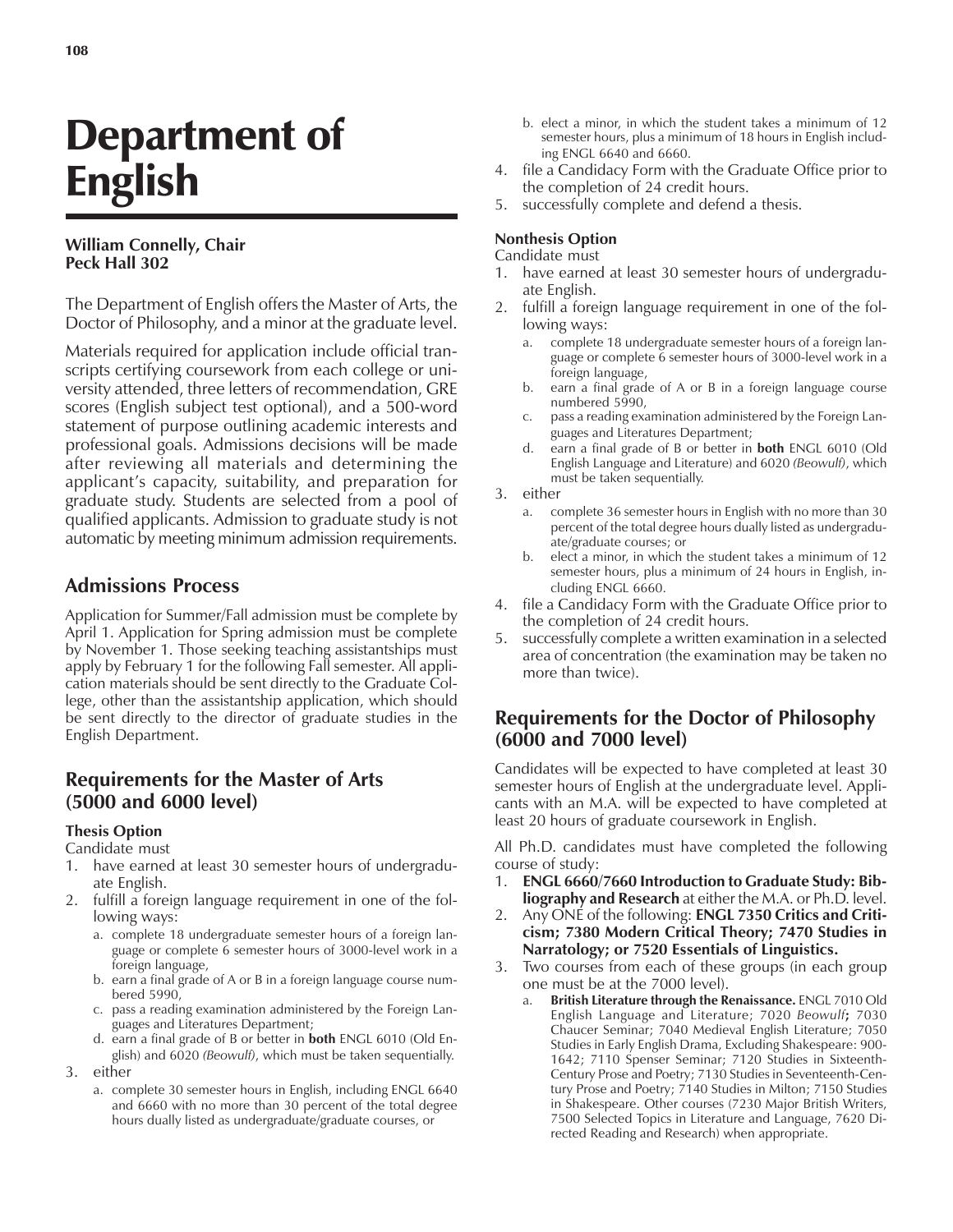- b. **British Literature since the Renaissance.** ENGL 7200 Studies in Restoration and Eighteenth-Century Literature; 7210 Studies in English Romanticism: Wordsworth and Coleridge; 7220 Studies in English Romanticism: Shelley, Byron, and Keats; 7270 Studies in Victorian Literature; 7290 Modern British Literature. Other courses (ENGL 7230 Major British Writers, 7490 Studies in the Novel, 7500 Selected Topics in Literature and Language, 7620 Directed Reading and Research) when appropriate.
- c. **American Literature:** ENGL 7340 African American Literature; 7360 Studies in Southern Literature; 7400 American Literature to 1800; 7410 Studies in American Literature: 1800-1860; 7420 Studies in American Literature: 1860- 1910; 7430 Studies in American Literature: 1910-1950; 7480 Studies in Contemporary Literature. Other courses (ENGL 7330 Major American Writers; 7490 Studies in the Novel; 7500 Selected Topics in Literature and Language; 7620 Directed Reading and Research) when appropriate.
- 4. **A sufficient number of electives** chosen from the above courses or any other English graduate courses to complete the required number of hours.
- 5. **Language requirement:** Reading knowledge of one foreign language. (Committees may require more than one language.) The language requirement must be fulfilled in one of the following ways:
	- a. completing 18 undergraduate semester hours of a foreign language or 6 semester hours of 3000-level work in a foreign language;
	- b. earning a final grade of A or B in a foreign language course numbered 5990;
	- c. passing a reading examination administered by the Foreign Languages and Literatures Department;
	- d. meeting this requirement at the M.A. level.
- 6. **A Candidacy Form must be filed with the Graduate Office prior to the completion of 30 credit hours along** with notice of the composition of the candidate's doc**toral committee.**
- 7. Upon the completion of coursework, students must successfully complete three written Ph.D. exams in chosen concentrations from among the following areas: Old and Middle English; Renaissance Literature; Restoration and Eighteenth-Century Literature; British Romanticism; British Victorian Literature; Twentieth-Century British Literature; Nineteenth-Century American Literature; Twentieth-Century American Literature; Rhetoric, Composition, and Pedagogy; and Critical Theory. An oral exam will be given upon the successful completion of the three written exams. **(NOTE**: Other exams may be added soon.)
- 8. **Completion of dissertation** (12 hours minimum) and oral dissertation defense.

## **Courses in English [ENGL]**

- **5510 Modern English Grammar and Usage.** Three credits. Historical development of the theory and practice of modern English grammar and usage.
- **5530 History of the English Language.** Three credits. Traces the development of the English language from cuneiform writing systems and Semitic and Phoenician syllabaries through Greek and Latin contributions, Old and Middle English, and Modern English.
- **5540 Approaches to Teaching ESL Grammar and Writing.** Three credits. Prerequisite: ENGL 4510/5510. A survey of the background and basic methods needed to teach English grammar and composition to students for whom English is a second language. Emphasizes understanding the problems nonnative speakers face and developing techniques for helping nonnative speakers express themselves in written English.
- **6000/ 7000 Poetry Workshop.** Three credits. A rigorous writing course to develop the advanced writer's use of point-of-view, tone, rhythm, meter, line, and stanza. Practice in both the spontaneity of composition and the deliberate, disciplined work of revision. Examination, through poems and essays by relevant authors, of the movements, forms, and possibilities of contemporary poetry.
- **6010/ 7010 Old English Language and Literature.** Three credits. Prerequisite for ENGL 6020/7020, *Beowulf*. Introduction to Old English language (grammar, phonology, syntax, and vocabulary) and literature (poetry and prose) and to the historical and cultural background of the Anglo-Saxon period.

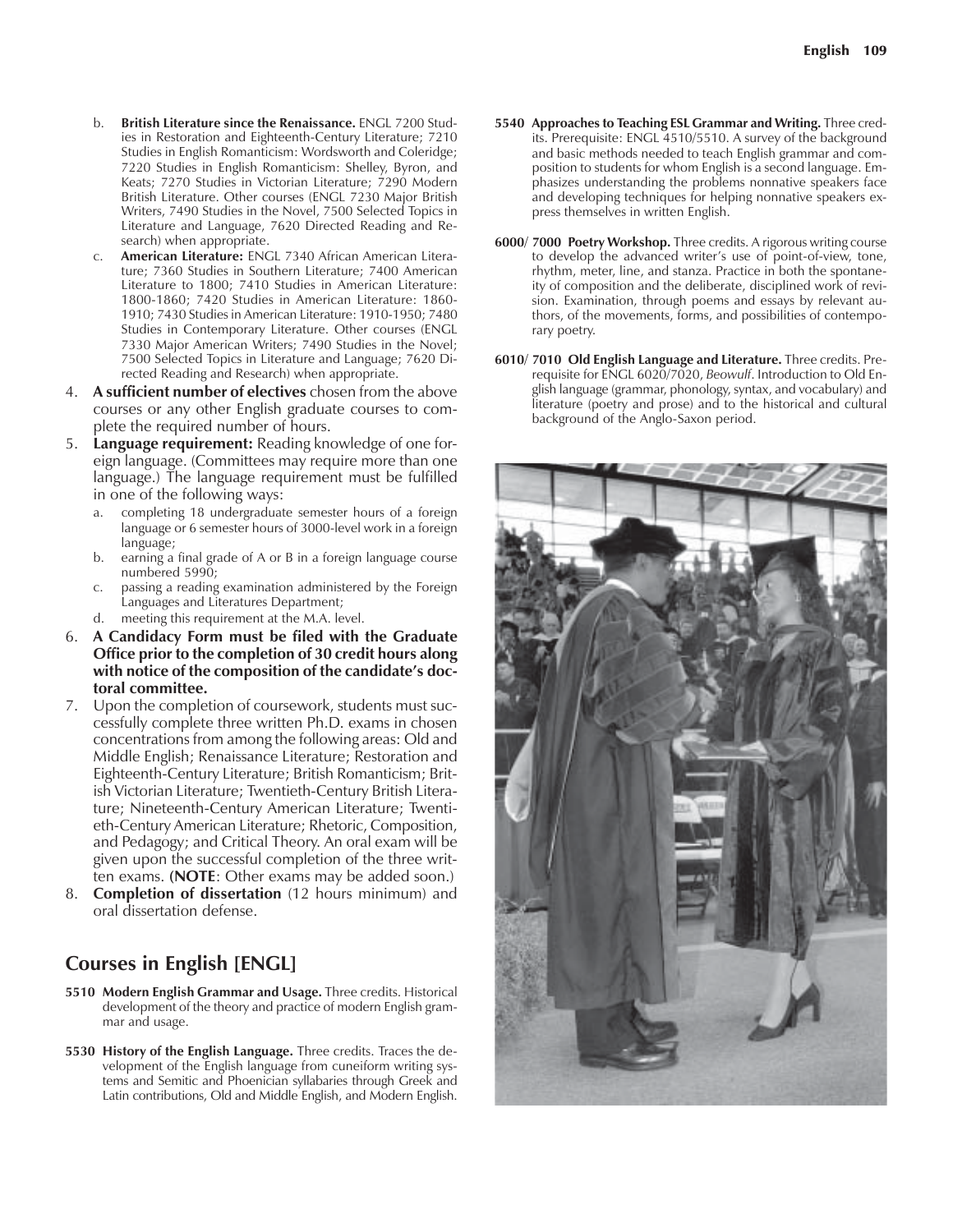- **6020/ 7020** *Beowulf***.** Three credits. Prerequisite: ENGL 6010/7010. Intensive line-by-line study of *Beowulf* in Old English, with special emphasis on its sources and analogues, twentieth-century criticism, and current dating studies of the poem.
- **6030/ 7030 Chaucer Seminar.** Three credits.
- **6040/ 7040 Medieval English Literature.** Three credits. A study of Middle English literary types (in poetry, prose, and drama) and of the major authors and texts of the Middle English period. Includes study of Middle English dialects.
- **6050/ 7050 Studies in Early English Drama, Excluding Shakespeare: 900-1642.** Three credits. The origin and development of English drama, emphasizing Elizabethan and Jacobean drama and the contributions of Shakespeare's contemporaries and successors.
- **6110/ 7110 Spenser Seminar.** Three credits.
- **6120/ 7120 Studies in Sixteenth-Century English Prose and Poetry**. Three credits.
- **6130/ 7130 Studies in Seventeenth-Century English Prose and Poetry.** Three credits. Selected nondramatic literature of the century, with primary emphasis on the seventeenth century before the Restoration. Included are Donne, Herbert, and the metaphysical poets and Jonson and the Cavalier poets.
- **6140/ 7140 Studies in Milton.** Three credits. The major poetry of John Milton, including *Lycidas, Paradise Lost, Samson Agonistes,* and *Paradise Regained.*
- 6150/ 7150 Studies in Shakespeare. Three credits. Shakespeare's poems and plays, emphasizing poetic and dramatic techniques in Shakespeare's works and critical reaction to those works.
- **6200/ 7200 Studies in Restoration and Eighteenth-Century Literature**. Three credits. Designed to give students a definite critical knowledge of the major literary works of Restoration and eighteenthcentury England, 1660-1800. Course may focus on either drama, poetry, or prose or a combination.
- **6210/ 7210 Studies in English Romanticism: Wordsworth and Coleridge**. Three credits.
- **6220/ 7220 Studies in English Romanticism: Shelley, Byron, and Keats.** Three credits.
- **6230/ 7230 Major British Writers.** Three credits. An in-depth study of one, two, or three British writers. Course varies according to interests of instructor and students.
- **6270/ 7270 Studies in Victorian Literature.** Three credits. Intellectual backgrounds of the Victorian period; major prose writers: Macaulay, Carlyle, Newman, Mill, Ruskin, Arnold, Pater; major poets: Tennyson, Browning, Arnold.
- **6290/ 7290 Modern British Literature.** Three credits. Intellectual backgrounds of modern British literature; major novelists: Forster, Woolf, Joyce, Lawrence; major poets: Yeats, Eliot, Auden, Thomas; selected minor writers.
- 6300/ 7300 History of Children's Literature. Three credits. History of British and American literature for children and analysis of issues in the field.
- **6305/ 7305 Special Topics in Childrenís/Adolescent Literature.** Three credits. Selected genre, period, ethnicity, tradition, or literary

focus on children's and/or young adult literature. Subject will vary with instructor.

- **6310/ 7310 Studies in Popular Culture.** Three credits. Theory and history of popular culture with notable examples from the past and present.
- **6320/ 7320 Postcolonial Literature and Theory.** Three credits. Introduces postcolonial studies through an exploration of seminal literary and critical writings in the field. Primary focus on the critical thought and discursive practices that define postcolonial discourse and their application to literature that engages issues of colonialism, its aftermath, and other forms of imperialism.
- **6330/ 7330 Major American Writers.** Three credits. An in-depth study of two or three American writers. Course varies according to interests of instructor and students.
- **6340/ 7340 African American Literature.** Three credits. An in-depth study of the African American literary tradition with emphasis on significant authors, genres, texts, and contexts.
- **6350/ 7350 Critics and Criticism.** Three credits. Examines significant critical movements in Western literature from classical times into the twentieth century. Focusing on major critics such as Aristotle, Johnson, Coleridge, and Eliot, the course also treats less influential figures and considers practical applications of theory to specific texts.
- **6360/ 7360 Studies in Southern Literature.** Three credits. Themes, theories, movements, and types of literature produced in the American South with particular emphasis on selected authors and texts.
- **6370/ 7370 Satire.** Three credits. Satire as a distinct genre, emphasizing its continuity in Western literature from its roots among the Greeks to its resurgence in the twentieth century; representative works from four periods: ancient, medieval and Renaissance, eighteenth century, and modern; prose, poetry, and drama.
- **6380/ 7380 Modern Critical Theory.** Three credits. Covers major critical trends in literary theory since 1965, including feminist, Marxist, structuralist, and deconstructive approaches to literature. Students explore background and implications of these theories and analyze selected works of literature in light of these approaches.
- **6390/ 7390 Reading Postmodernism.** Three credits. Theoretical discourse which works to define the cultural mindset known as "postmodernism." Theories examined will be applied to examples of postmodern literature, film, and/or television. Topics emphasized include the instability of social and cultural categories, the dissolving boundaries between "high" and "low" culture and art, and the subversion of realist narrative strategies.
- **6400/ 7400 American Literature to 1800.** Three credits.
- **6410/ 7410 Studies in American Literature: 1800-1860.** Three credits.
- **6420/ 7420 Studies in American Literature: 1860-1910.** Three credits.
- **6430/ 7430 Studies in American Literature: 1910-1950.** Three credits.
- **6440/ 7440 Popular Literature of the Twentieth Century.** Three credits. The forms of literature reflecting the mass culture of America from 1900 to the present, including such genres as the mystery, the western, science fiction and fantasy, popular humor, comic strips, popular poetry, song lyrics, and the aesthetics of nonprint media.